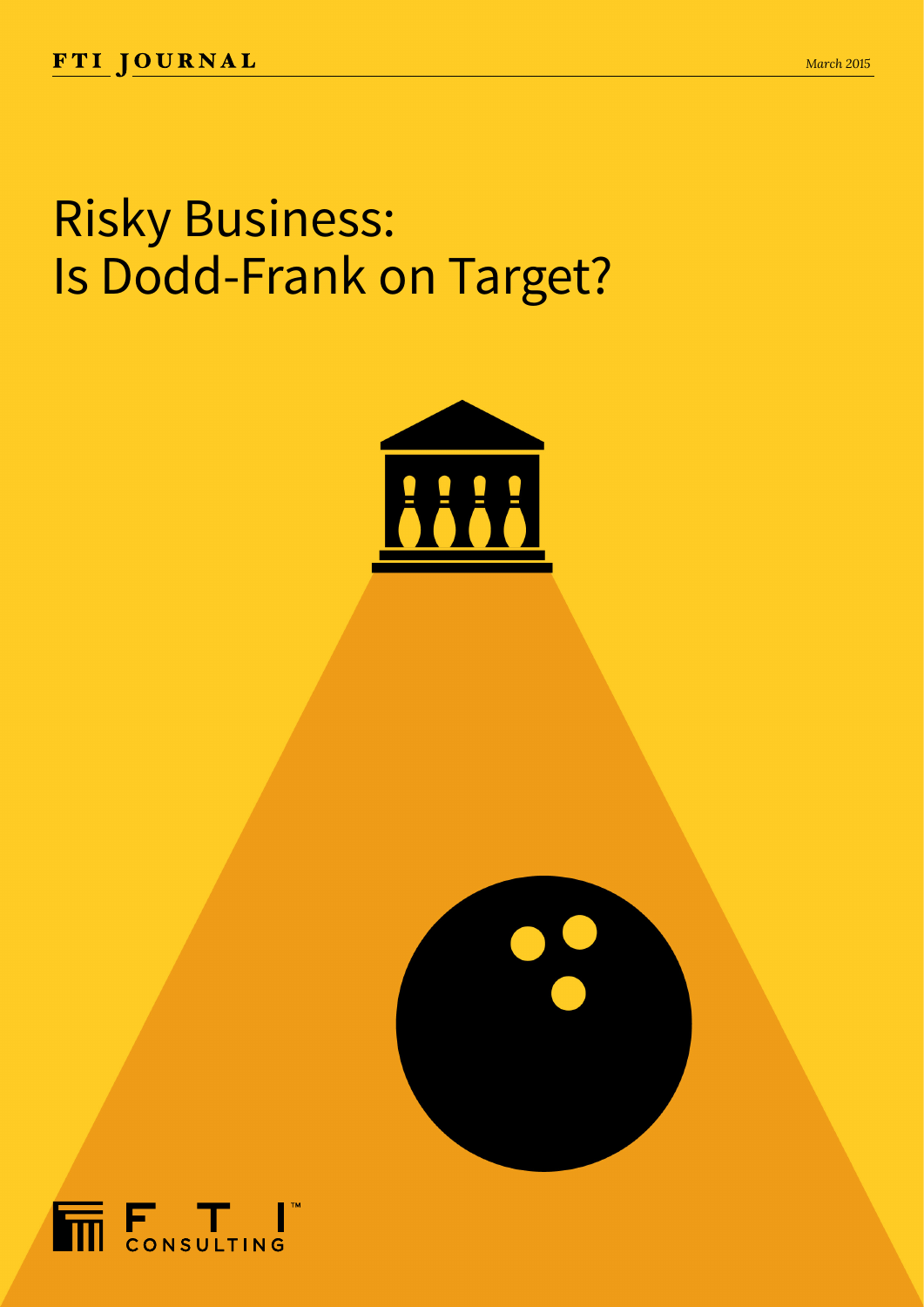Four years after Congress passed the most sweeping financial reform since the Great Depression, the regulatory framework shaped by the Dodd-Frank Wall Street Reform and Consumer Protection Act ("Dodd-Frank") remains a workin-progress, with many rules still unwritten. But as regulators, rulemakers and finance industry lobbyists wrangle over how best to reduce systemic risk in the U.S. financial system, there's a clear question hovering over the endeavor: Have the new rules actually accomplished what they were intended to do? In the inaugural FTI Consulting | Compass Lexecon Experts Forum, held in cooperation with the U.S. Securities and Exchange Commission ("SEC") Historical Society, we asked specialists about Dodd-Frank, derivatives and structured finance, the assumptions that guided lawmakers, the impact of the assumptions on financial markets so far and the regulatory riddles yet to be solved.

**W** hat was the most frightening<br>
part of the 2008 financial<br>
of Lehman Brothers; the evaporation of part of the 2008 financial meltdown? Was it the collapse the subprime mortgage market; the Fed bailout of insurance giant AIG; the global credit freeze? Ultimately, history will decide.

But in the wake of what for a long moment looked like the demise of American-style capitalism, Congress didn't have the luxury of time. As a consensus built around the notion that treacherous risks, seen and unseen, had been haunting the financial markets for too long, legislators in 2010 crafted the legislation known as Dodd-Frank to exorcise as many demons as possible. The goal was to make sure such a financial crisis could not happen again.

So far, however, only about half of the rulemaking requirements have been met. And regulators have missed almost half of the rulemaking deadlines. But for the regulations that have been rolled out, how well are they serving their intended purpose? To find out, FTI Consulting and Compass Lexecon convened a group of experts to address Dodd-Frank Derivatives and Structured Finance.

**Craig Lewis:** Let us begin with a brief stage-setting discussion. Jim, as a former Chief Economist at both the SEC and the CFTC, you have a unique perspective on the events that precipitated the 2008 financial crisis, which led to the passage of Dodd-Frank. Could you describe the key market failures that Dodd-Frank addresses?

**James Overdahl:** Dodd-Frank was the response of Congress to the financial crisis of 2008, an event that included the collapse of Lehman Brothers, AIG and the near collapse of several other systemically important financial institutions. Members of Congress were acting to address what they felt were the key causes of the financial crisis. Lawmakers sought greater transparency across financial markets — transparency both to regulators and to end users of the market. Many of these transparency reforms were aimed at the market for over-the-counter ["OTC"] derivatives. For example, Congress required regulators to implement real-time reporting of OTC derivatives transactions to a swap data repository. In addition to this transparency objective, Congress directed that central counterparty clearing be required for most OTC derivatives transactions. Legislators felt central counterparty clearing would address counterparty credit risks that were a feature of the financial crisis.

## **MODERATOR**

**Craig Lewis** is Madison S. Wigginton Professor of Finance at Vanderbilt University's Owen Graduate School of Management and Professor of Law at Vanderbilt Law School. He previously was Chief Economist at the SEC, where he also served as Director of the Division of Economic and Risk Analysis.

## **PANELISTS**

**Christopher Culp**, a Senior Advisor at Compass Lexecon, an FTI Consulting subsidiary, is an expert on structured finance, derivatives, structured insurance, credit risk and credit markets, and risk management.

**Jason Kravitt** is a Senior Partner at Mayer Brown LLP, where he founded the global firm's Securitization Practice.

**James Overdahl**, is a Partner with Delta Strategy Group. He previously served as Chief Economist for both the SEC and the Commodity Futures Trading Commission ("CFTC") and was a Vice President in the Securities and Finance Practice at NERA (National Economic Research Associates) Economic Consulting.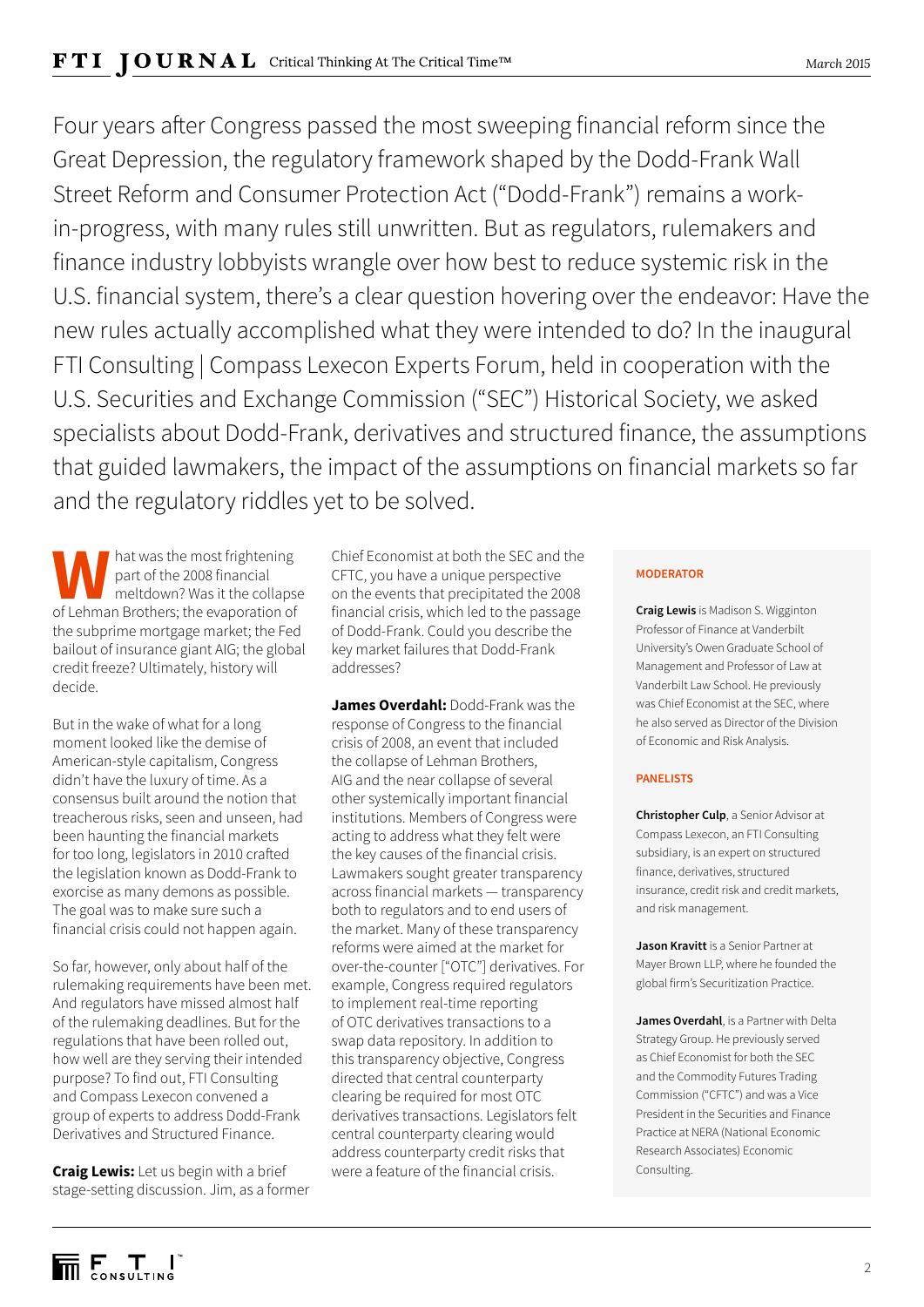Lawmakers also addressed issues related to structured finance in the so-called originate-to-distribute model of banking [in which loans are made to be sold, not held], particularly when applied to subprime home loans where the cash flows of home loans were packaged into marketable securities with different riskreturn characteristics.

Congress directed regulators to require that banks retain some risk in the process, sometimes called the "skinin-the-game" requirement with respect to securitizations and also attempted to make credit rating agencies more accountable for the ratings they give to various tranches associated with these securitizations.

In the course of addressing market transparency, clearing and subprime mortgage securitizations, the legislative process that created Dodd-Frank has been likened to a bar room brawl, where the participants refrained from hitting the guy who started the fight in favor of attacking the guy they've been looking for an opportunity to punch. The legislation failed to

address many key issues that were widely viewed as central causes of the crisis such as the unraveling of systemically important government-sponsored enterprises ["GSE"], including mortgage giants Freddie Mac and Fannie Mae.

However, Dodd-Frank addressed many issues that were not central or even remotely related to the crisis but had more to do with settling long-standing grievances.

**Craig Lewis:** Innovations in the market for OTC derivatives resulted in two key market failures. The first was the facilitation of the originate-to-distribute banking model that allowed big banks to create asset-backed securitizations and sell them to investors. Rather than performing their own due diligence, those investors relied on credit rating agencies to assess the risk.

The second market failure stems from the interconnected nature of the market for credit default swaps and the systemically important exposures financial institutions had to one another. The bankruptcy of Lehman Brothers made it clear that the inherent opacity of the pre-crisis OTC derivatives market prevented financial institutions from fully understanding the systemic nature of their exposures to other financial institutions, which, ultimately, led to the failure and subsequent bailout of AIG.

Jason, could you discuss the regulatory responses to the market failure surrounding the asset-backed securitization market?

What's interesting is that in the model legislators devised, subprime mortgagebacked securities — the very asset class that people feel started the problems — ended up, in large part, not having any rules that required securitization sponsors to retain any risk. What the regulators decided was that if the underlying mortgages were written in accordance with what the Consumer Financial Protection Bureau ["CFPB"] calls qualifying mortgage ["QM"] rules, and what in retention is called qualifying residential mortgage ["QRM"] rules, securitizers don't need to have *any* retention. QRM mortgages are expected to comprise the majority of the market.

> Similarly, if it's a residential mortgage-backed security, guaranteed by a government-sponsored enterprise such as Freddie Mac, the security also is exempt from risk retention, assuming the GSE is in receivership, which seems to be a given for the foreseeable future. Returning to that bar room brawl analogy, it turns out that the people who threw the original punches received no punches in

return and are not required to have risk retention.

The regulators also required restructuring of risk-based capital and the creation of two liquidity ratios for banks. It was easy to see that the banks didn't have enough capital and that securitizations probably should have required more capital. But securitization now actually has a cost of capital disadvantage compared with more traditional types of financing like lending.

**Craig Lewis:** I'd like to turn our attention to the OTC market for credit derivatives and the regulation contained in Title VII of Dodd-Frank. Chris, could you explain what is happening in this area?

**Christopher Culp:** Title VII, which deals with OTC derivatives, is an effort that's also going on in most of the big 20

**Jason Kravitt:** We have been putting emphasis on the originate-to-distribute model. I'd like to take a step back from that. The problem we're trying to solve is the creation of poor-quality asset-backed securities. The regulators, the legislators and a big part of the market quickly assumed the cause was the originateto-distribute model. But originators didn't keep a piece of these asset-backed securities and, therefore, didn't bother to vet their credit quality in a way that owners would have done had they had their skin in the game.

To my knowledge, there is no definitive academic proof that the originate-todistribute model was the cause of the poor underwriting. But as part of Dodd-Frank, Congress speedily came up with a requirement that six different agencies together adopt a risk-retention model.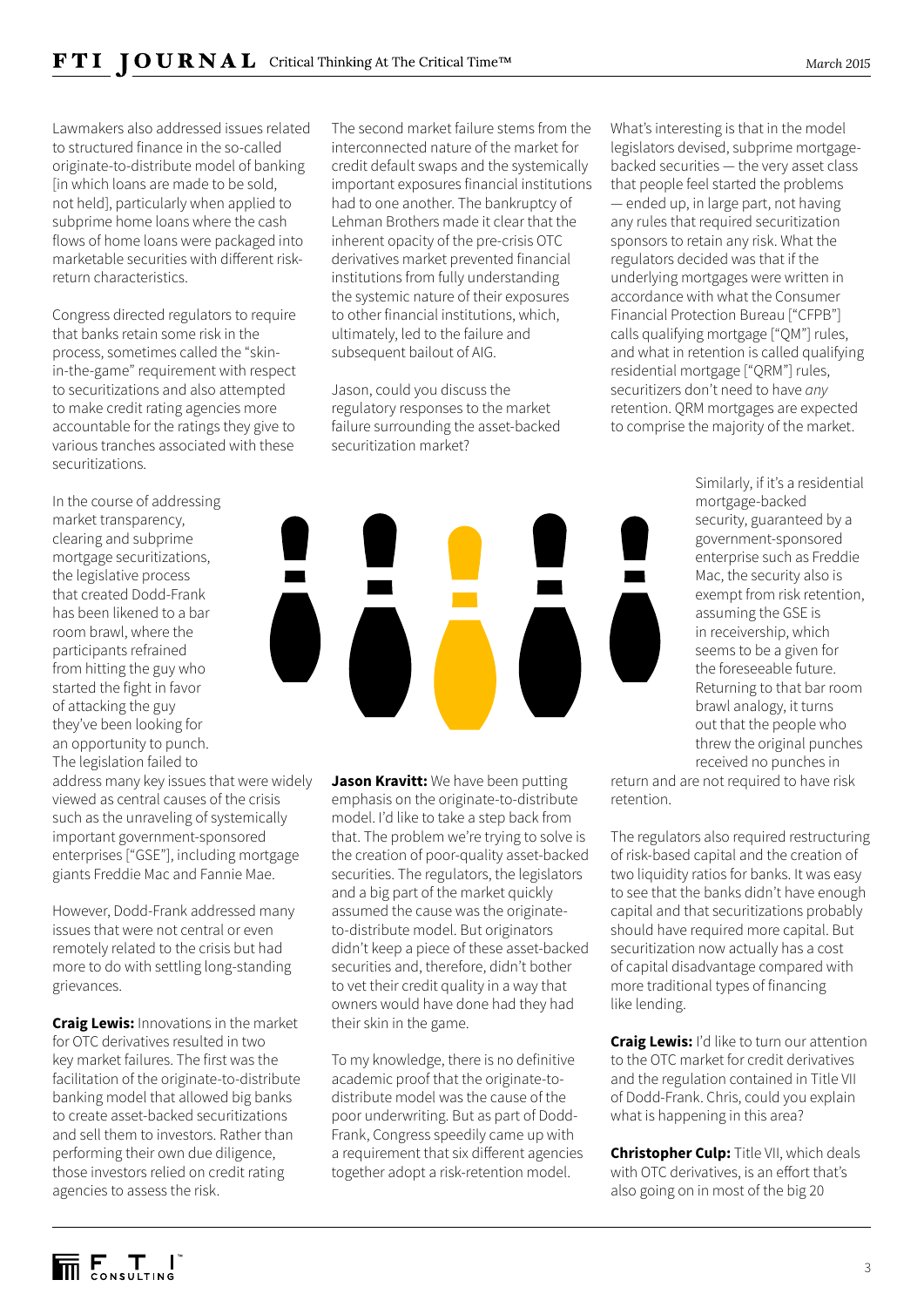industrialized countries. In September 2009, the heads of state of the G20 nations decided they wanted certain reforms. One was to establish central counterparty clearing for OTC derivatives. The leaders also set out to establish mandatory execution venue format requirements; that is, transactions that are subject to mandatory clearing should be executed on a transparent trading facility with mandated reporting requirements.

Not very long thereafter, the Bank for International Settlements — the international financial organization and the International Organization of Securities Commissions decided that non-cleared OTC derivatives should be subject to higher margin requirements and that capital required to support noncleared swap transactions also needed to be greater than it was before. So each country is implementing the regulations in a different way. Although some of the underlying principles are similar in spirit, there are a lot of cross-border issues that continue to plague implementation.

In the United States, we have new registration requirements that classify derivatives participants. By derivatives, I am referring to three categories of OTC derivatives. The two official categories are swap dealers and major swap participants. Under Dodd-Frank, we now have size-based definitions of swap dealers, which essentially reside on both sides of the market acting as market makers and classic intermediaries. The second category of major swap participants is an institution whose activities are big and diverse, but it doesn't operate on both sides of the market on a regular basis. Then there's an unofficial third category of end users, which is the customer. Examples of customers would be the airlines that use jet fuel derivatives to manage price risk or agricultural cooperatives that use wheat and corn derivatives to manage price and quantity risk.

The requirements that are aimed at noncleared swaps and cleared swaps include a mandated clearing rule, requiring that most standardized OTC derivatives be cleared by a central counterparty. But the

products involved, especially the interest rate derivatives, are not the products that caused the crisis. In fact, I'm not aware of any credible study that blames plain vanilla fixed or floating interest rate swaps for the global financial meltdown. Yet a lot of those products are exactly the ones that have been implicated by the mandatory clearing rule. Related to that is a mandatory venue execution rule for products that are subject to the clearing mandate or for other products that are specifically identified by the CFTC or the SEC. As part of Dodd-Frank's effort to bring greater transparency to the OTC swap market, those trades have to be made over a regulated facility, trading system or platform that's formally known as a swap execution facility. It's worth noting that these new rules do not necessarily cover some of the transactions that people cited that rationalized the basis for creating the rules.

Dodd-Frank also features a comprehensive reporting requirement, and most countries have gone all out on reporting and have required some kind of organized reporting to a swap data repository — or a trade repository as it's called in Europe — for, more or less, all OTC derivatives.

**Craig Lewis:** Jim, let me return to you. What have been some of the unintended consequences of Dodd-Frank and subsequent rulemakings?

**James Overdahl:** I can think of several, but one that stands out is with respect to swap data repositories. Part of Dodd-Frank requires that regulators, in this case the CFTC, implement a swap data repository rule known as the real-time reporting requirement. What we found is that some end users have had their information put into the public domain by the counterparty to the swap where it can be understood by the market, particularly in some illiquid markets. What this means for end users is that they face higher costs to get their swaps completed. The counterparty is going to require a higher spread because it's going to be more costly to hedge in a market where people know that a particular security is coming to the market. That



would be one example I can point to where a law that was designed to help protect users actually may have caused them harm.

**Craig Lewis:** Jason, I have questions about risk retention. It's understandable that purely on the grounds of providing credit protection for investors, GSEguaranteed mortgage loans will require no retention. But does the architecture of the rule fit its purpose? And could you explain the lack of an investor down payment requirement?

**Jason Kravitt:** Sure. Remember that the purpose of the risk retention rule basically was to bring quality back into the securitization market. The question is, does it do that where it's necessary and does it not do that where it's not necessary? It looks as if we're going to have 100 percent retention in the asset-backed commercial paper market because the safe harbor that legislators came up with is not practical. Why do we need to have a bank finance any of the asset-backed commercial paper that a conduit issues when no one has ever lost a penny?

The down payment issue is fascinating. Everybody treats the 30-year fixed rate mortgage as God's gift to humanity and American civilization in particular. But it simply is a horrendous way for households to build wealth. I don't think it's a product that is worth distorting the system to preserve. As for the GSEs, investors don't need retention since the federal government is standing behind the institution. But the GSEs themselves need protection. Just recently, Melvin Watt, Director of the Federal Housing Finance Agency, said he intends to loosen guidelines on down payments for GSE mortgages. A lot of people worry that